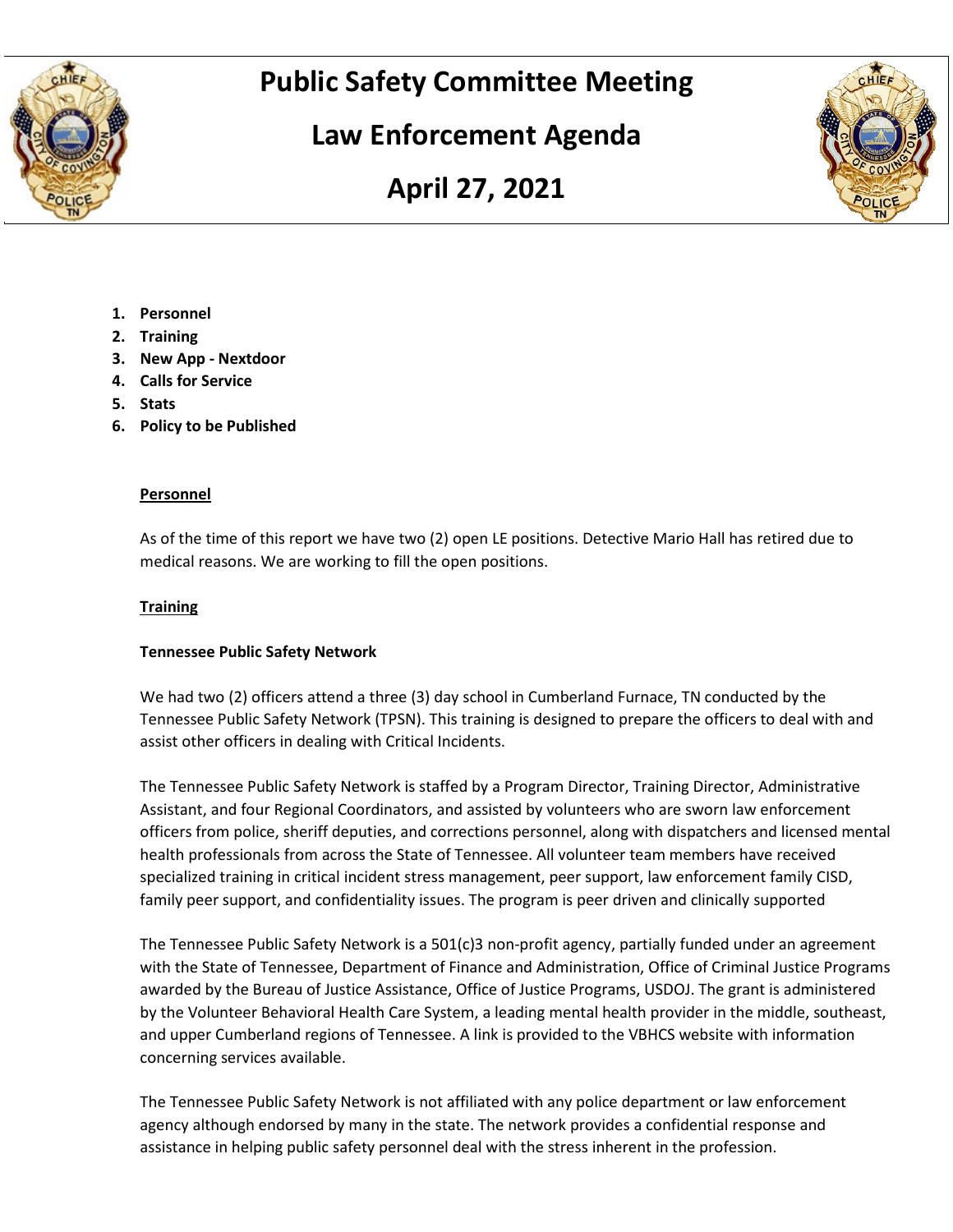# **UT Law Enforcement Innovation Center – Cross-culture Competency Training**

Two (2) Officers attended the Cross-culture Competency Training April 21-23, 2021.

To help meet the critical need of increasing diversity, cross-cultural competency, and minimizing biasedbased policing, the Law Enforcement Innovation Center (LEIC) developed a Cross-Cultural Competency for Law Enforcement certification program in partnership with the Museum of Tolerance. LEIC's research-based curriculum will include content in the following areas: cultural diversity, de-escalation, critical decisionmaking, ethics, and bias mitigation in policing.

The modules will include designing interactive activities and critical reflection exercises. LEIC's researchbased curriculum will include content in the following areas: cultural diversity, de-escalation, critical decision-making, ethics, and bias mitigation in policing. This course will be available for delivery in-person or online dependent upon the current pandemic environment. The scope of delivery includes university law enforcement, statewide law enforcement, and nationwide law enforcement agencies.

### **FBI-LEEDA Command Leadership Institute**

Captain Howell will be attending the FBI-LEEDA Command Leadership Institute in Pigeon Forge, TN May 3-7.

The FBI-LEEDA Command Leadership Institute is a dynamic, intensive, and challenging 4 1/2-day program specifically and uniquely designed to prepare law enforcement leaders for command level positions.

The Command Leadership Institute's focus is to provide real life contemporary, best-practice strategies and techniques for those aspiring to command level assignments. Command Institute faculty members are passionate instructors who have executive level law enforcement and leadership experience.

Command Leadership Institute students will be engaged in such topics as credibility, command discipline and liability, dealing with problem employees, and leading change within an organization. The Command Leadership Institute is student-centered with a high degree of student involvement.

# **UT Law Enforcement Innovation Center – SOUTHEASTERN LEADERSHIP ACADEMY (SELA)**

Captain Howell has also been awarded a scholarship from the Department of Homeland Security to attend the South Eastern Leadership Academy (SELA). This award covers the cost of the five (5) week school (\$3500) and it will be held in Jackson, Tennessee. The class is divided into three (3) sessions over four (4) months.

Interactive instruction from top law enforcement personnel is just part of the new, five-week Southeastern Leadership Academy, formerly the Southeastern Command and Leadership Academy. Each week will focus on themed lessons: Foundations of Leadership/Leading Others, Leadership Skills, Building External Relationships, Employee/Internal Matters and Critical Issues. The academy, which is targeted toward middle management, will challenge participants to develop their leadership styles to become more effective and progressive leaders.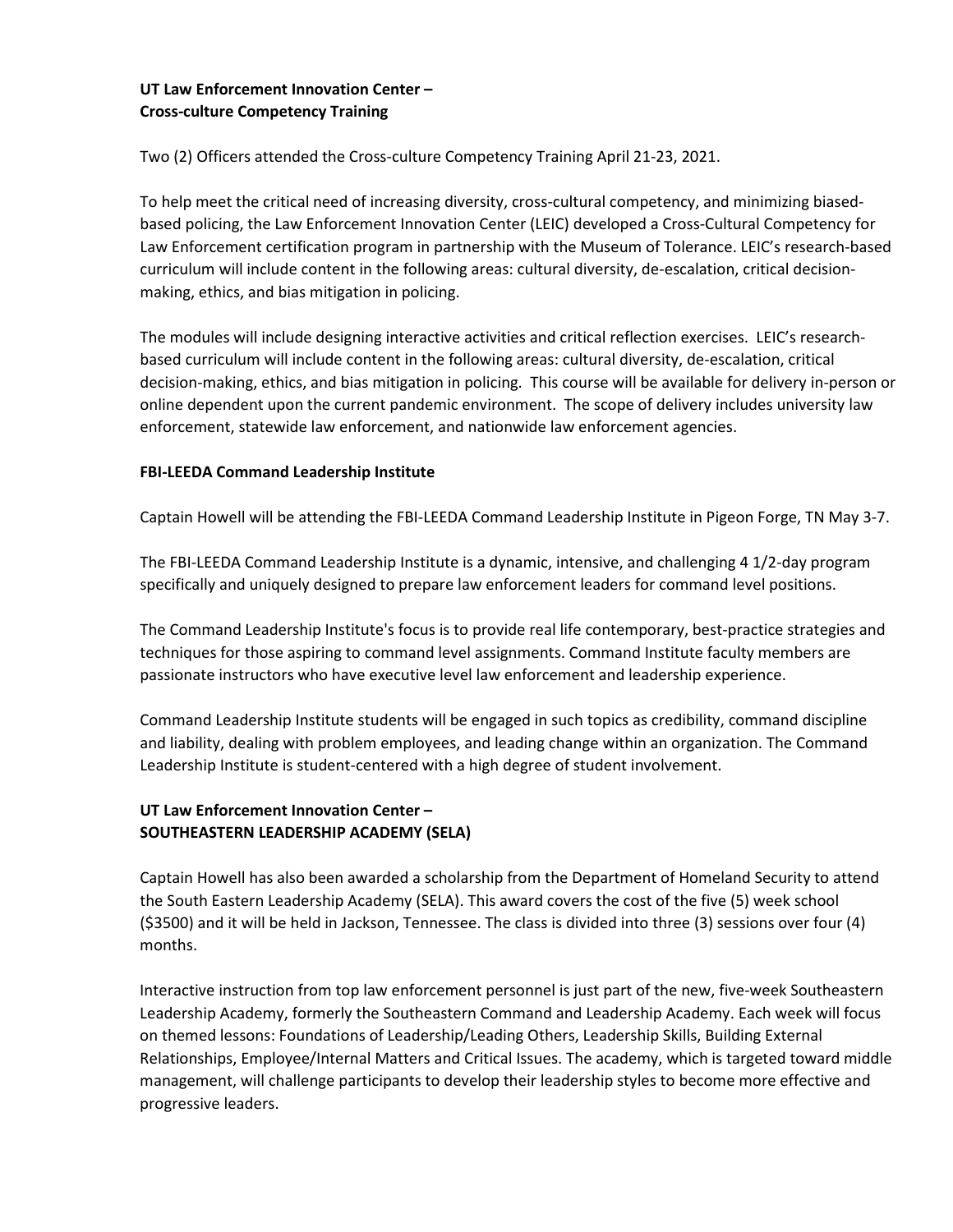#### **New App – Nextdoor**

On April 22, 2021, the Covington Police Department joined Nextdoor in an attempted to better communicate with and provide information to our community members. This app will allow us to provide neighborhood specific or city-wide information and allow citizens to communicate with us through an app on their phone.

The Nextdoor for Public Agencies allows various government entities including cities, counties, police departments, and fire departments to launch Nextdoor neighborhoods across their municipality.

Nextdoor has proven to be a great platform for virtual neighborhood watch and emergency preparedness groups, and Nextdoor members highly value crime and safety related posts from their local police and fire officials.

The Nextdoor for Public Agencies program requires no technical integration and costs nothing to the agency or its residents. It includes:

Free, private social networks designed for each neighborhood in your city. A single channel to easily broadcast information across your neighborhoods. Reports that track neighborhood level membership and activity.

#### **Calls for Service.**

January 892 February 997 March 1075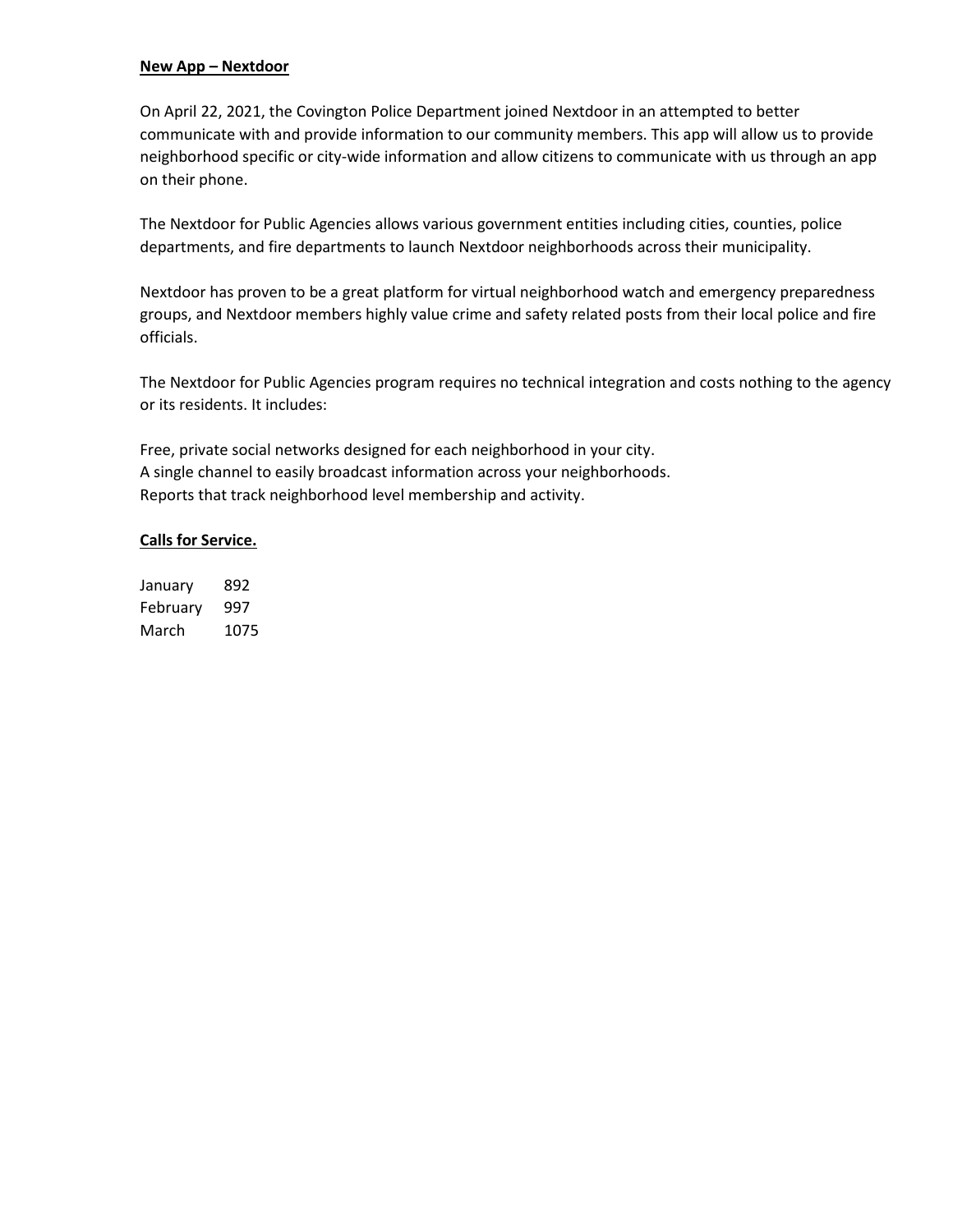| Offense Category       | Previous Yr<br>Qty | <b>Current Yr</b><br>Qty | Change    |
|------------------------|--------------------|--------------------------|-----------|
| Memo                   | 80                 | 61                       | $-23.8%$  |
| Homicide               | $\overline{4}$     | $\overline{2}$           | $-50.0\%$ |
| Robbery                | $\theta$           | 1                        | 100.0%    |
| Sex Offenses, Forcible | $\overline{2}$     | $\theta$                 | 100.0%    |
| Kidnapping/Abduction   | $\theta$           | 1                        | 100.0%    |
| Assault                | 9                  | $\overline{7}$           | $-22.2%$  |
| Domestic Offenses      | $\overline{4}$     | 14                       | 250.0%    |
| Weapon                 | 3                  | 3                        | $0.0\%$   |
| Miscellaneous Reports  | 23                 | 40                       | 73.9%     |
| Arson                  | $\theta$           | $\mathbf{1}$             | 100.0%    |
| Counterfeiting/Forgery | $\overline{2}$     | $\theta$                 | 100.0%    |
| <b>Burglary</b>        | $\mathbf{1}$       | $\overline{2}$           | 100.0%    |
| Fraud                  | 1                  | 6                        | 500.0%    |
| Motor Vehicle Theft    | 3                  | $\theta$                 | 100.0%    |
| Larceny/Theft          | 34                 | 13                       | $-61.8%$  |
| Embezzlement           | $\theta$           | $\mathbf{1}$             | 100.0%    |
| <b>Stolen Property</b> | $\theta$           | 1                        | 100.0%    |
| Vandalism              | 9                  | 8                        | $-11.1%$  |
| Drug/Narcotic          | 8                  | 14                       | 75.0%     |

Records found: 19

| Arrest Type $\wedge$          | <b>Previous</b><br>$Yr$ Otv | Current<br><b>Yr Otv</b> | Change    |
|-------------------------------|-----------------------------|--------------------------|-----------|
| Adult (On-View Arrest)        | 35                          | 21                       | $-40.0\%$ |
| Adult (Summoned/Cited)        | 23                          | 25                       | $8.7\%$   |
| Adult (Taken Into Custody)    | 32                          | $22 -$                   | $-31.3%$  |
| Juvenile (On-View Arrest)     | 1                           | $\Omega$                 | 100.0%    |
| Juvenile (Summoned/Cited)     | 4                           | 8                        | 100.0%    |
| Juvenile (Taken Into Custody) | 1                           | $\theta$                 |           |

Records found: 6

| Ticket Type $\sim$     | Previous<br><b>Yr Oty</b> | Current<br><b>Yr Qty</b> | Change       |
|------------------------|---------------------------|--------------------------|--------------|
| Traffic                | $\theta$                  | 196                      | 19600.0%     |
| <b>Traffic Charges</b> | $\Omega$                  |                          | 276 27600.0% |
| Red Flex               | $\theta$                  | $\theta$                 | $0.0\%$      |
| Parking                | $\Omega$                  | $\Omega$                 | $0.0\%$      |
| Ordinance              | $\theta$                  | 1                        | 100.0%       |
| Tow                    | $\Omega$                  | 19                       | 1900.0%      |
| Warning                | $\theta$                  | 149                      | 14900.0%     |

### Records found: 7

| Crash Type $\wedge$           | Previous<br><b>Yr Oty</b> | <b>Current</b><br><b>Yr Oty</b> | Change     |
|-------------------------------|---------------------------|---------------------------------|------------|
| Injury (incapacitating)       | $\theta$                  |                                 | 100.0%     |
| Injury possible               | $\theta$                  | $\tau$                          | 700.0%     |
| Property damage (over \$400)  | 0                         |                                 | 26 2600.0% |
| Property damage (under \$400) | $\theta$                  |                                 | $600.0\%$  |

Records found: 4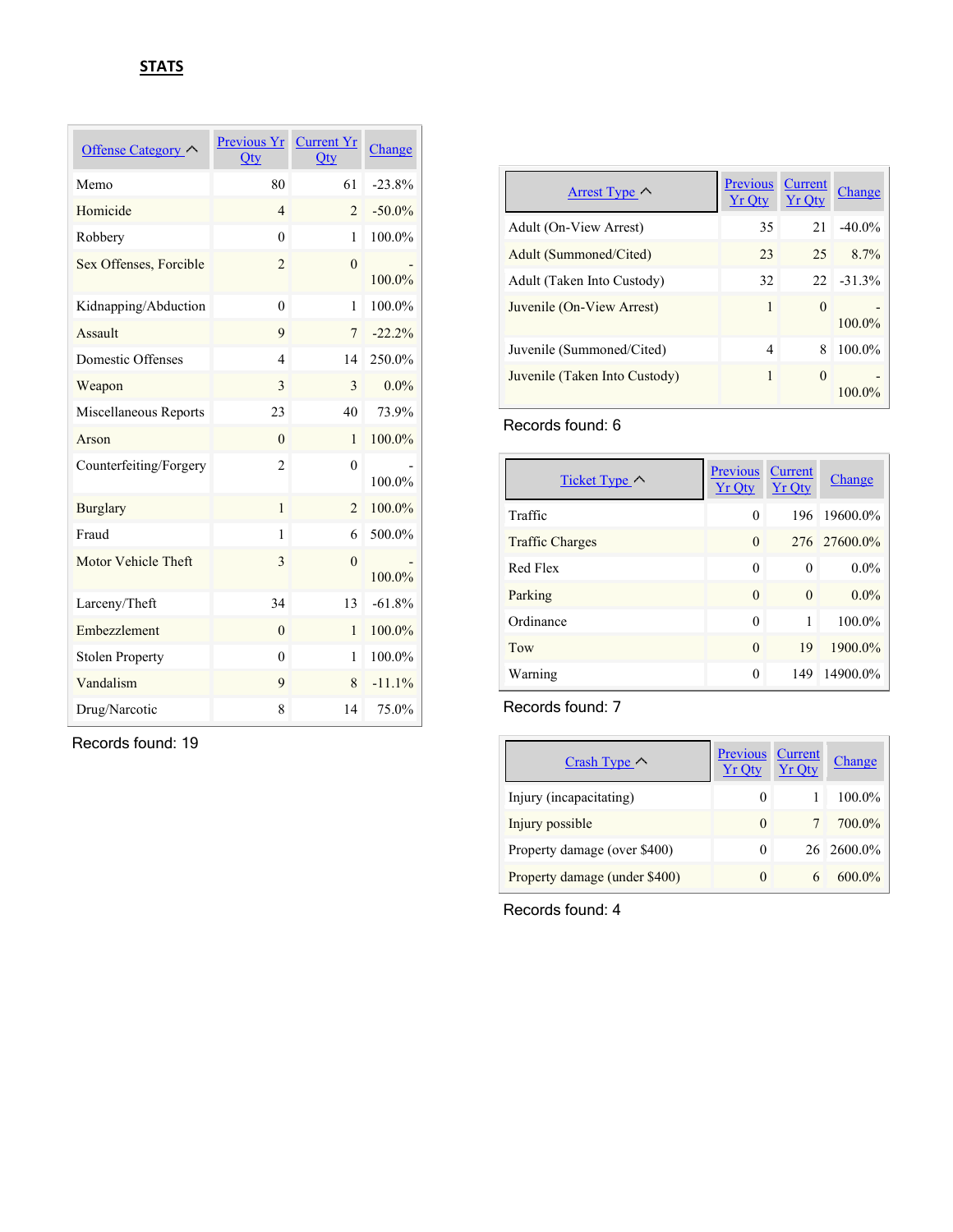- **G. O. 101 Law Enforcement Function, Oath Of Office And Code Of Ethics**
- **G. O. 102 Limits Of Authority**
- **G. O. 103 Written Policy System**
- **G. O. 104 Jurisdiction And Mutual Aid**
- **G. O. 105 Harassment And Discrimination**
- **G. O. 106 Investigatory Stop Policy**
- **G. O. 107 Strip And Body Cavity Searches**
- **G. O. 109 Bias Based Policing**
- **G. O. 110 Discretion**
- **G. O. 111 Duty To Intervene**
- **G. O. 203 Unity of Command - Span of Control**
- **G. O. 209 Uniform Standards and Dress Code**
- **G. O. 302 Electronic Control Weapon**
- **G. O. 304 Impact Weapon**
- **G. O. 305 Reporting and Investigation Force**
- **G. O. 305.A Use of Force Report Form**
- **G. O. 306 Emergency Operation and Pursuit Policy**
- **G. O. 307 Firearms**
- **G. O. 308 Patrol Rifles**
- **G. O. 309 Canine Policy**
- **G. O. 310 Officer Involved Shooting**
- **G. O. 401 Citizen Complaint**
- **G. O. 402 Investigating Misconduct and Citizen Complaint**
- **G. O. 403 Discipline Policy**
- **G. O. 406 Drug and Alcohol Testing**
- **G. O. 408 Code of Conduct**
- **G. O. 501 Patrol Administration**
- **G. O. 502 Vehicle Operations**
- **G. o. 503 Equipment**
- **G. O. 504 Complaint of Missing or Lost Persons**
- **G. O. 505 Domestic Violence Investigations**
- **G. O. 506 Responding to Individuals in Crisis, with Mental Illness, or Homeless**
- **G. O. 507 Arrest Processing**
- **G. O. 509 Traffic Enforcement**
- **G. O. 604 Collection of Evidence - Operations**
- **G. O. 608 Confidential Informants**
- **G. O. 611 School Resource Officers**
- **G. O. 616 Death Notifications**
- **G. O. 1009 Freedom of Information**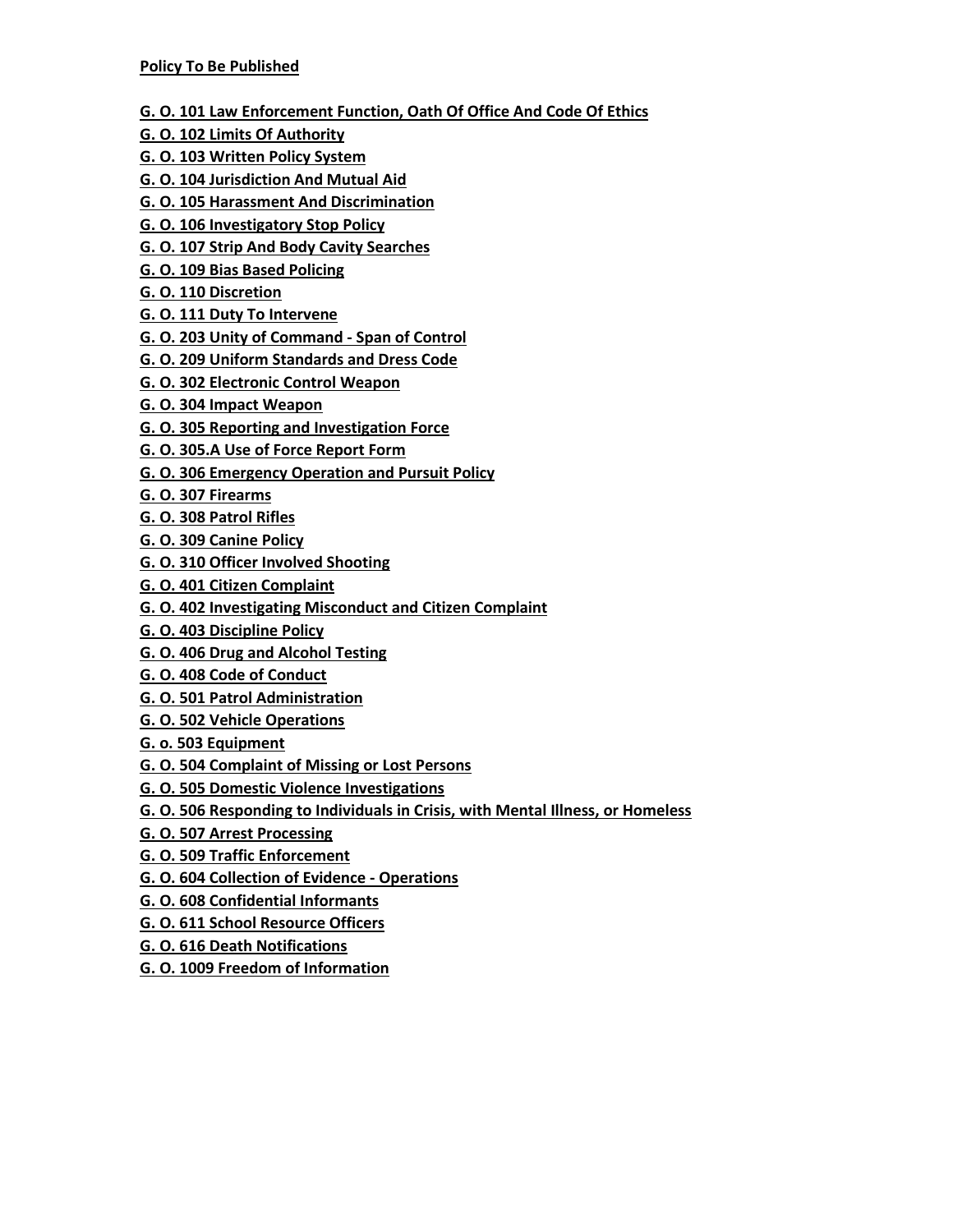**Fire Chief Richard Griggs** 



**City of Covington** 

**OFFICE OF THE FIRE CHIEF** P.O. Box 768 **Covington, Tennessee 38019** 



Fax: (901) 476-9800

**Covington Fire Department** 2021, Report for April 27

- 1. Community Events/Meetings: West Tennessee Fire Chiefs Meeting 4/27/21, Tennessee Fire Chiefs Meeting in Gatlinburg April 5-9<sup>th</sup>, Drug Free Tipton Meeting.
- 2. Volunteer Hours: 3 hours worked by Volunteers in the month of March.
- 3. Run Report for March 24<sup>th</sup> -April 22<sup>nd</sup>, 2021 attached. Total calls for 2021.
- 4. County coverage area collections to date for 2021-\$81,490.00
- 5. Personnel report: Full Staff. One off with Ankle Injury.
- 6. Ventilation system update. Environmental Notice
- 7. Inservice training: All Inservice classes are complete except for The Grain Bin Rescue Class, Driver Edwards completed First week of Fire Drivers Class.
- 8. Civil Defense Siren update.
- 9. Fentanyl Safety.
- 10. Care Report-(Free Smoke Alarms) call (901)-476-2578 to schedule.
- 11. Volunteer Firefighter Orientation Update.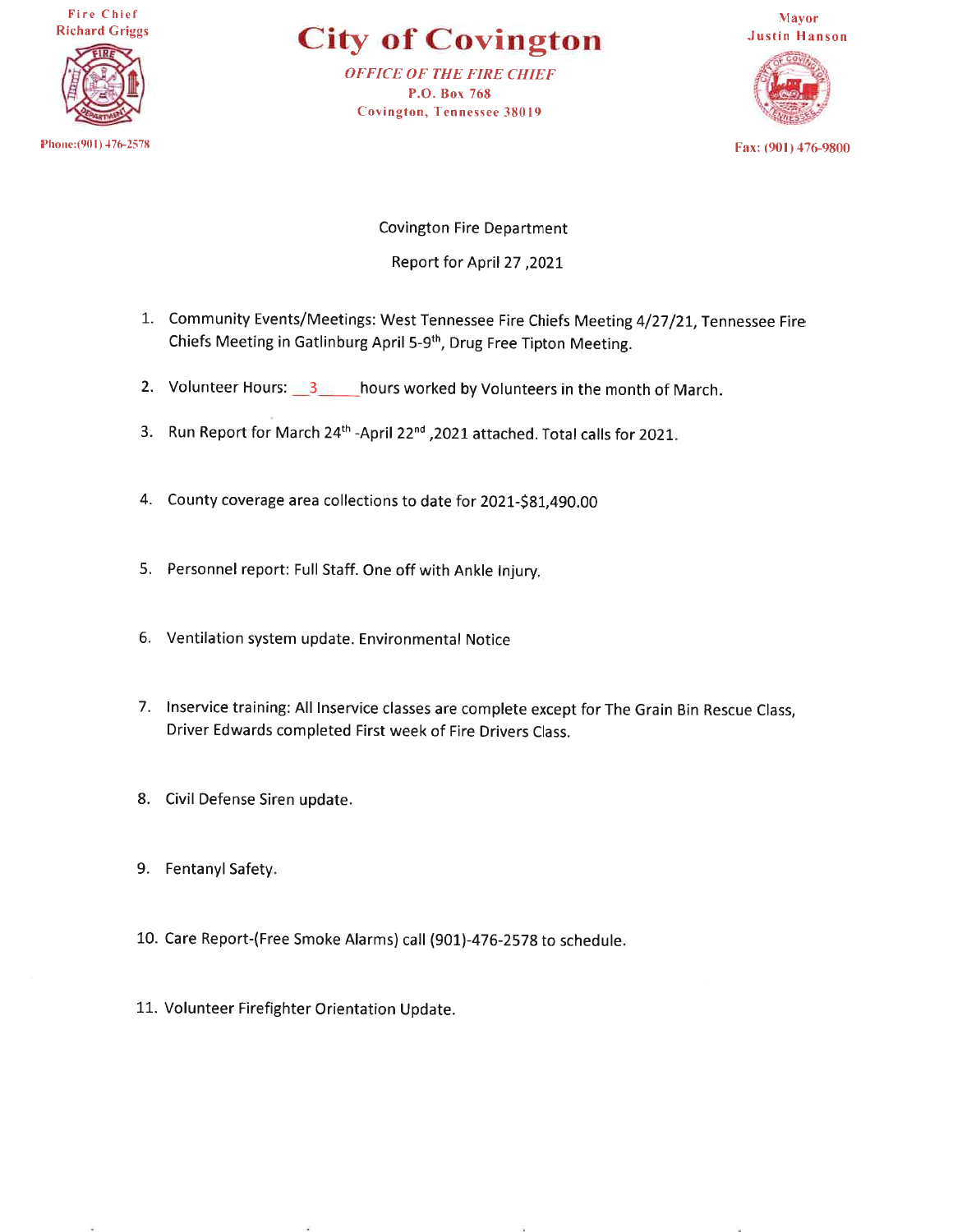# **Covington Fire Department**

Covington, TN

This report was generated on 4/22/2021 1:55:31 PM

**Breakdown by Major Incident Types for Date Range** Zone(s): All Zones | Start Date: 03/24/2021 | End Date: 04/22/2021



| <b>MAJOR INCIDENT TYPE</b>          | # INCIDENTS    | % of TOTAL |
|-------------------------------------|----------------|------------|
| <b>Fires</b>                        | 8              | 3.7%       |
| Rescue & Emergency Medical Service  | 189            | 87.5%      |
| Hazardous Condition (No Fire)       | $\overline{2}$ | 0.93%      |
| Good Intent Call                    | 12             | 5.56%      |
| <b>False Alarm &amp; False Call</b> | 4              | 1.85%      |
| Severe Weather & Natural Disaster   |                | 0.46%      |
| TOTAL                               | 216            | 100%       |

Only REVIEWED and/or LOCKED IMPORTED incidents are included. Summary results for a major incident type are not displayed if the count is zero.



emergencyreporting.com Doc Id: 553 Page #1 of 2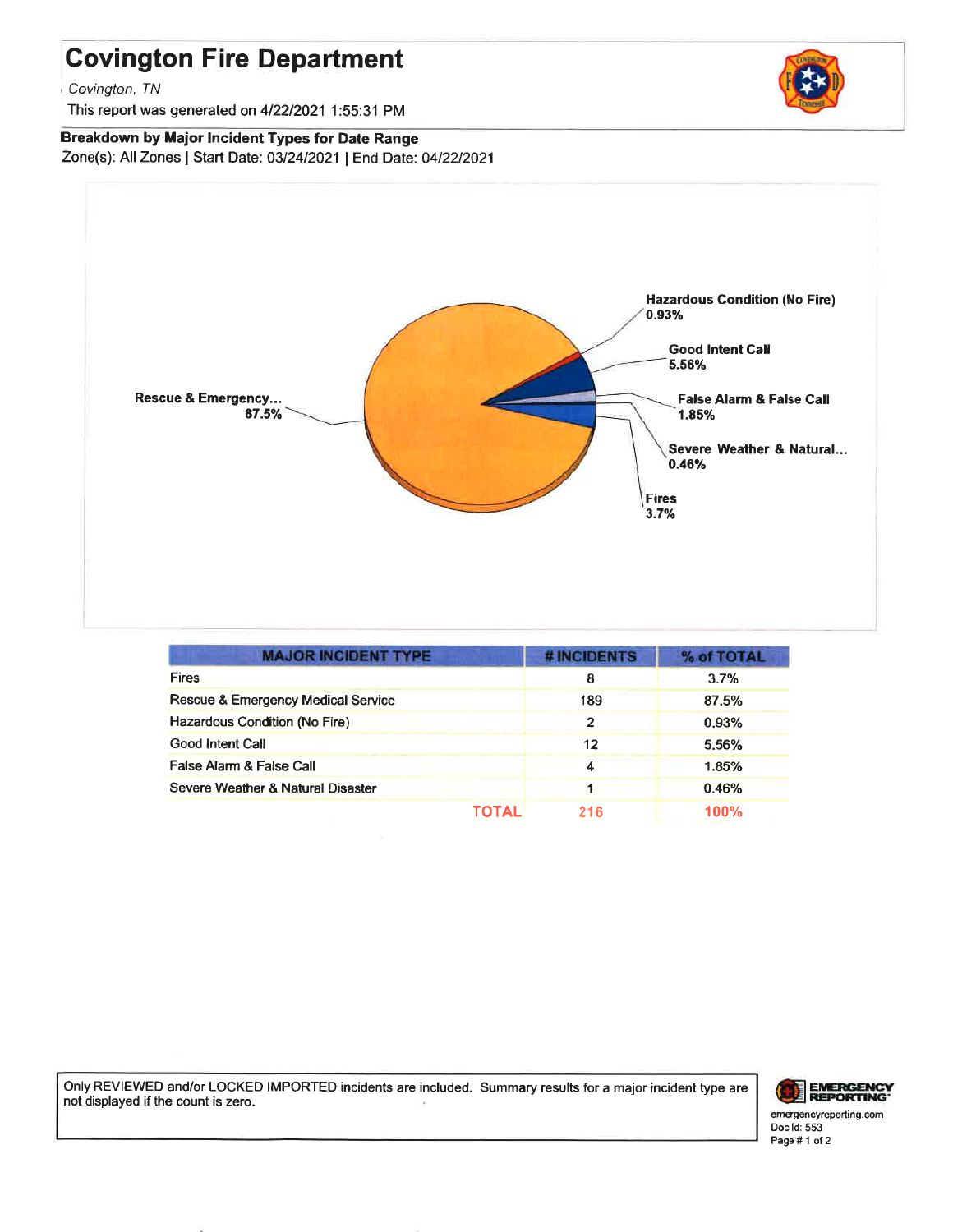| <b>Detailed Breakdown by Incident Type</b>               |             |            |  |
|----------------------------------------------------------|-------------|------------|--|
| <b>INCIDENT TYPE</b>                                     | # INCIDENTS | % of TOTAL |  |
| 100 - Fire, other                                        |             | 0.46%      |  |
| 111 - Building fire                                      |             | 0.46%      |  |
| 118 - Trash or rubbish fire, contained                   |             | 0.46%      |  |
| 131 - Passenger vehicle fire                             |             | 0.93%      |  |
| 140 - Natural vegetation fire, other                     |             | 0.46%      |  |
| 143 - Grass fire                                         |             | 0.46%      |  |
| 155 - Outside stationary compactor/compacted trash fire  |             | 0.46%      |  |
| 311 - Medical assist, assist EMS crew                    | 17          | 7.87%      |  |
| 321 - EMS call, excluding vehicle accident with injury   | 160         | 74.07%     |  |
| 322 - Motor vehicle accident with injuries               | 6           | 2.78%      |  |
| 324 - Motor vehicle accident with no injuries.           |             | 2.31%      |  |
| 352 - Extrication of victim(s) from vehicle              |             | 0.46%      |  |
| 412 - Gas leak (natural gas or LPG)                      |             | 0.93%      |  |
| 611 - Dispatched & cancelled en route                    |             | 5.09%      |  |
| 651 - Smoke scare, odor of smoke                         |             | 0.46%      |  |
| 711 - Municipal alarm system, malicious false alarm      |             | 0.46%      |  |
| 735 - Alarm system sounded due to malfunction            |             | 0.46%      |  |
| 743 - Smoke detector activation, no fire - unintentional |             | 0.93%      |  |
| 814 - Lightning strike (no fire)                         |             | 0.46%      |  |
| <b>TOTAL INCIDENTS:</b>                                  | 216         | 100%       |  |

Only REVIEWED and/or LOCKED IMPORTED incidents are included. Summary results for a major incident type are not displayed if the count is zero.



 $\frac{\partial}{\partial x}$ 

emergencyreporting.com<br>Doc Id: 553<br>Page # 2 of 2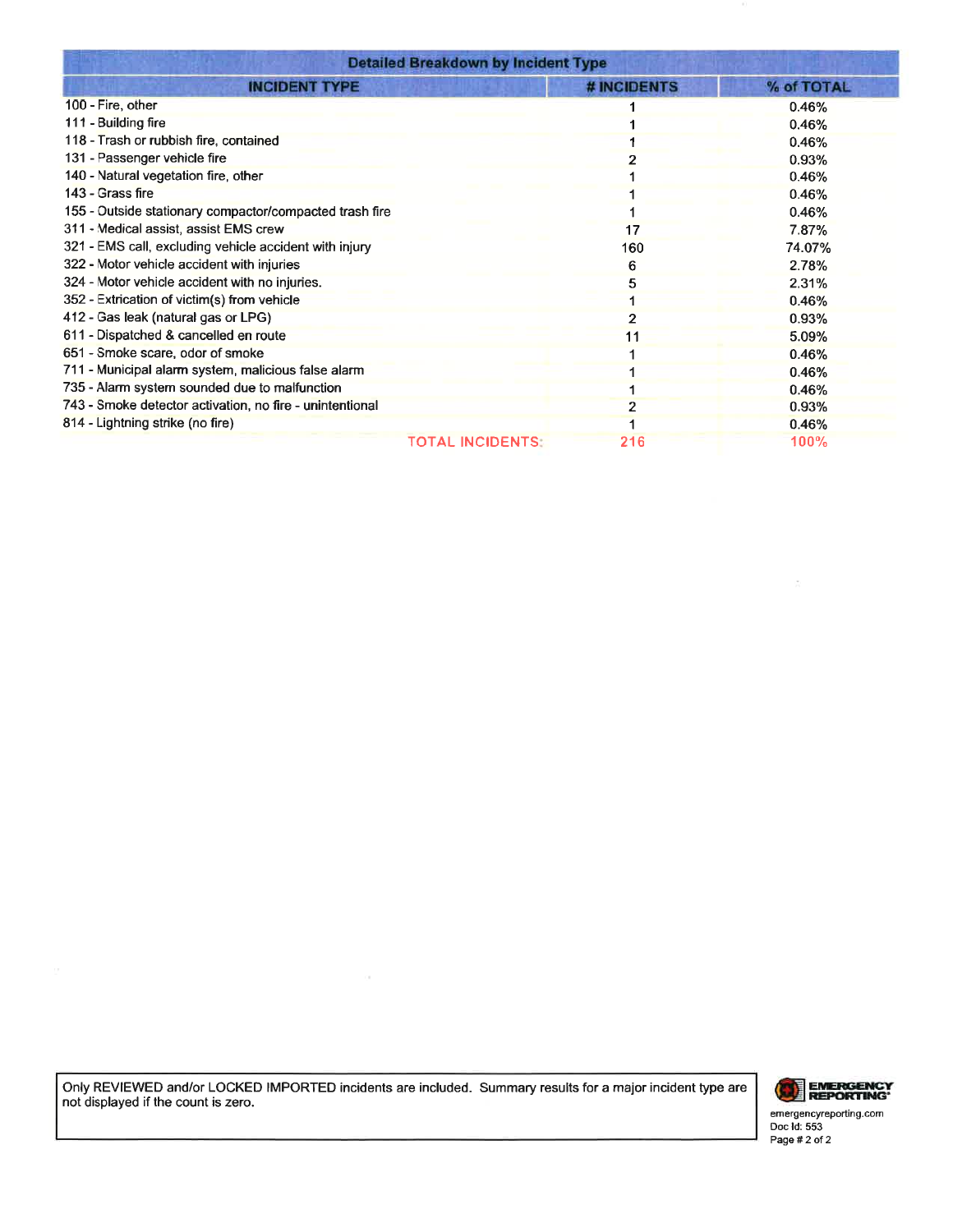# **Covington Fire Department**

Covington, TN

This report was generated on 4/22/2021 1:55:51 PM

Breakdown by Major Incident Types for Date Range Zone(s): All Zones | Start Date: 01/01/2021 | End Date: 12/31/2021



| <b>MAJOR INCIDENT TYPE</b>                          | # INCIDENTS | % of TOTAL |
|-----------------------------------------------------|-------------|------------|
| <b>Fires</b>                                        | 42          | 5.36%      |
| Overpressure rupture, explosion, overheat - no fire | 2           | 0.26%      |
| Rescue & Emergency Medical Service                  | 640         | 81.74%     |
| Hazardous Condition (No Fire)                       | 12          | 1.53%      |
| Service Call                                        | 17          | 2.17%      |
| <b>Good Intent Call</b>                             | 48          | 6.13%      |
| False Alarm & False Call                            | 20          | 2.55%      |
| Severe Weather & Natural Disaster                   |             | 0.13%      |
| <b>Special Incident Type</b>                        |             | 0.13%      |
| ΤΟΤΑL                                               | 783         | 100%       |

Only REVIEWED and/or LOCKED IMPORTED incidents are included. Summary results for a major incident type are not displayed if the count is zero.



emergencyreporting.com Doc Id: 553 Page #1 of 2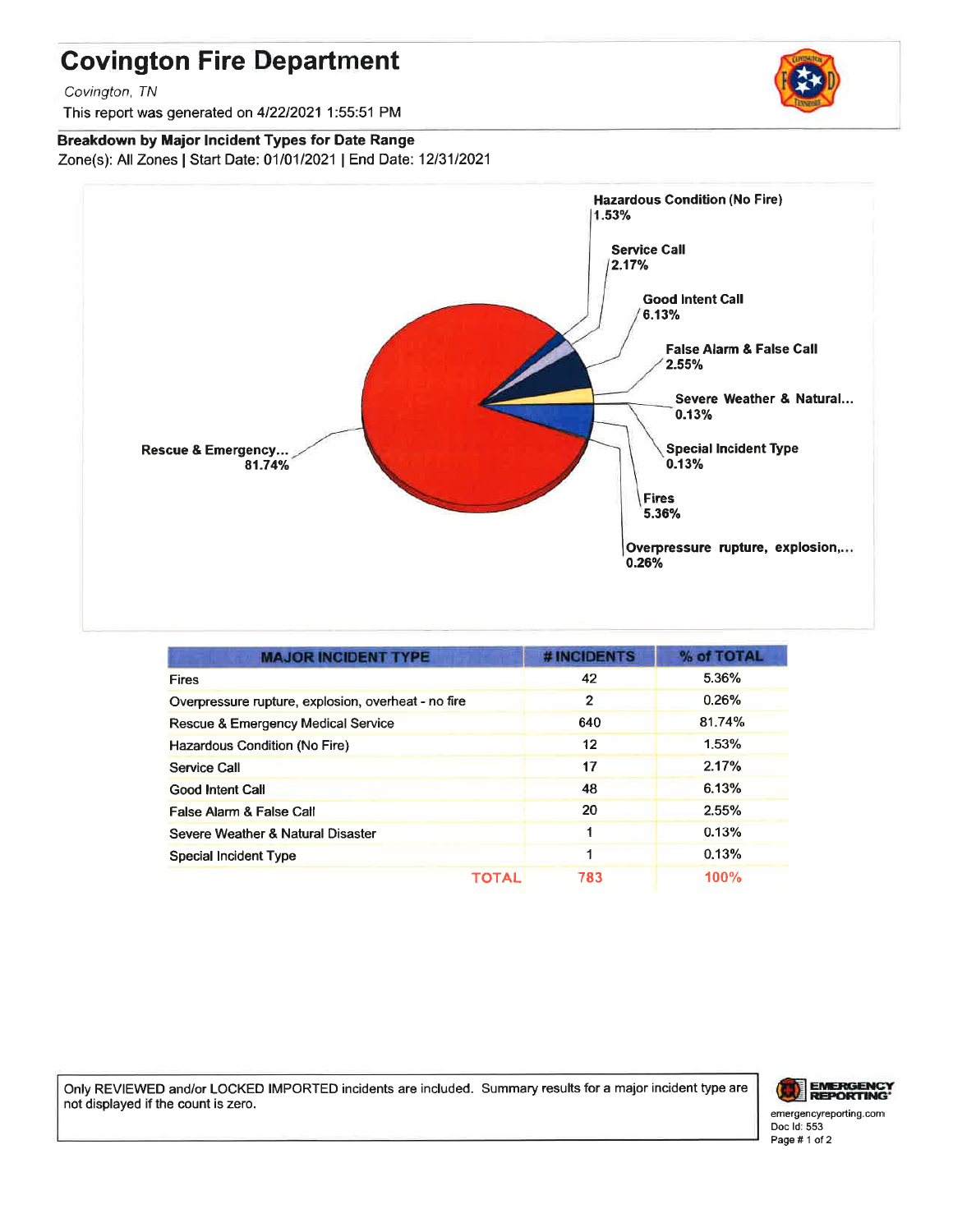| <b>Detailed Breakdown by Incident Type</b>               |                         |            |  |
|----------------------------------------------------------|-------------------------|------------|--|
| <b>INCIDENT TYPE</b>                                     | # INCIDENTS             | % of TOTAL |  |
| 100 - Fire, other                                        | 1                       | 0.13%      |  |
| 111 - Building fire                                      | 10                      | 1.28%      |  |
| 113 - Cooking fire, confined to container                | $\overline{2}$          | 0.26%      |  |
| 118 - Trash or rubbish fire, contained                   | 1                       | 0.13%      |  |
| 131 - Passenger vehicle fire                             | 10                      | 1.28%      |  |
| 138 - Off-road vehicle or heavy equipment fire           | 1                       | 0.13%      |  |
| 140 - Natural vegetation fire, other                     |                         | 0.13%      |  |
| 141 - Forest, woods or wildland fire                     |                         | 0.13%      |  |
| 142 - Brush or brush-and-grass mixture fire              | 3                       | 0.38%      |  |
| 143 - Grass fire                                         | 7                       | 0.89%      |  |
| 151 - Outside rubbish, trash or waste fire               | 2                       | 0.26%      |  |
| 155 - Outside stationary compactor/compacted trash fire  |                         | 0.13%      |  |
| 161 - Outside storage fire                               | 2                       | 0.26%      |  |
| 251 - Excessive heat, scorch burns with no ignition      | $\overline{2}$          | 0.26%      |  |
| 311 - Medical assist, assist EMS crew                    |                         | 7.41%      |  |
| 320 - Emergency medical service, other                   | 58                      |            |  |
| 321 - EMS call, excluding vehicle accident with injury   | $\overline{2}$          | 0.26%      |  |
| 322 - Motor vehicle accident with injuries               | 546                     | 69.73%     |  |
| 324 - Motor vehicle accident with no injuries.           | 18                      | 2.3%       |  |
| 350 - Extrication, rescue, other                         | 12                      | 1.53%      |  |
|                                                          | $\overline{\mathbf{2}}$ | 0.26%      |  |
| 352 - Extrication of victim(s) from vehicle              | $\overline{2}$          | 0.26%      |  |
| 400 - Hazardous condition, other                         | $\mathbf 1$             | 0.13%      |  |
| 412 - Gas leak (natural gas or LPG)                      | 7                       | 0.89%      |  |
| 440 - Electrical wiring/equipment problem, other         | 1                       | 0.13%      |  |
| 443 - Breakdown of light ballast                         | 2                       | 0.26%      |  |
| 480 - Attempted burning, illegal action, other           | $\blacksquare$          | 0.13%      |  |
| 500 - Service Call, other                                | $\mathbf{1}$            | 0.13%      |  |
| 510 - Person in distress, other                          | 8                       | 1.02%      |  |
| 520 - Water problem, other                               | $\mathbf{1}$            | 0.13%      |  |
| 522 - Water or steam leak                                | 1                       | 0.13%      |  |
| 551 - Assist police or other governmental agency         | $\overline{2}$          | 0.26%      |  |
| 552 - Police matter                                      | $\overline{\mathbf{c}}$ | 0.26%      |  |
| 553 - Public service                                     | 1                       | 0.13%      |  |
| 561 - Unauthorized burning                               | 1                       | 0.13%      |  |
| 611 - Dispatched & cancelled en route                    | 39                      | 4.98%      |  |
| 622 - No incident found on arrival at dispatch address   | 5                       | 0.64%      |  |
| 651 - Smoke scare, odor of smoke                         | 3                       | 0.38%      |  |
| 652 - Steam, vapor, fog or dust thought to be smoke      | 1                       | 0.13%      |  |
| 700 - False alarm or false call, other                   | $\overline{2}$          | 0.26%      |  |
| 711 - Municipal alarm system, malicious false alarm      | 2                       | 0.26%      |  |
| 730 - System malfunction, other                          | 1                       | 0.13%      |  |
| 733 - Smoke detector activation due to malfunction       | 2                       | 0.26%      |  |
| 735 - Alarm system sounded due to malfunction            | 5                       | 0.64%      |  |
| 741 - Sprinkler activation, no fire - unintentional      | $\overline{2}$          | 0.26%      |  |
| 743 - Smoke detector activation, no fire - unintentional | $\overline{3}$          | 0.38%      |  |
| 745 - Alarm system activation, no fire - unintentional   | 3                       | 0.38%      |  |
| 814 - Lightning strike (no fire)                         | 1                       | 0.13%      |  |
| 900 - Special type of incident, other                    | 1                       | 0.13%      |  |
| TOTAL INCIDENTS:                                         | 783                     | 100%       |  |

Only REVIEWED and/or LOCKED IMPORTED incidents are included. Summary results for a major incident type are not displayed if the count is zero.



emergencyreporting.com<br>Doc Id: 553<br>Page # 2 of 2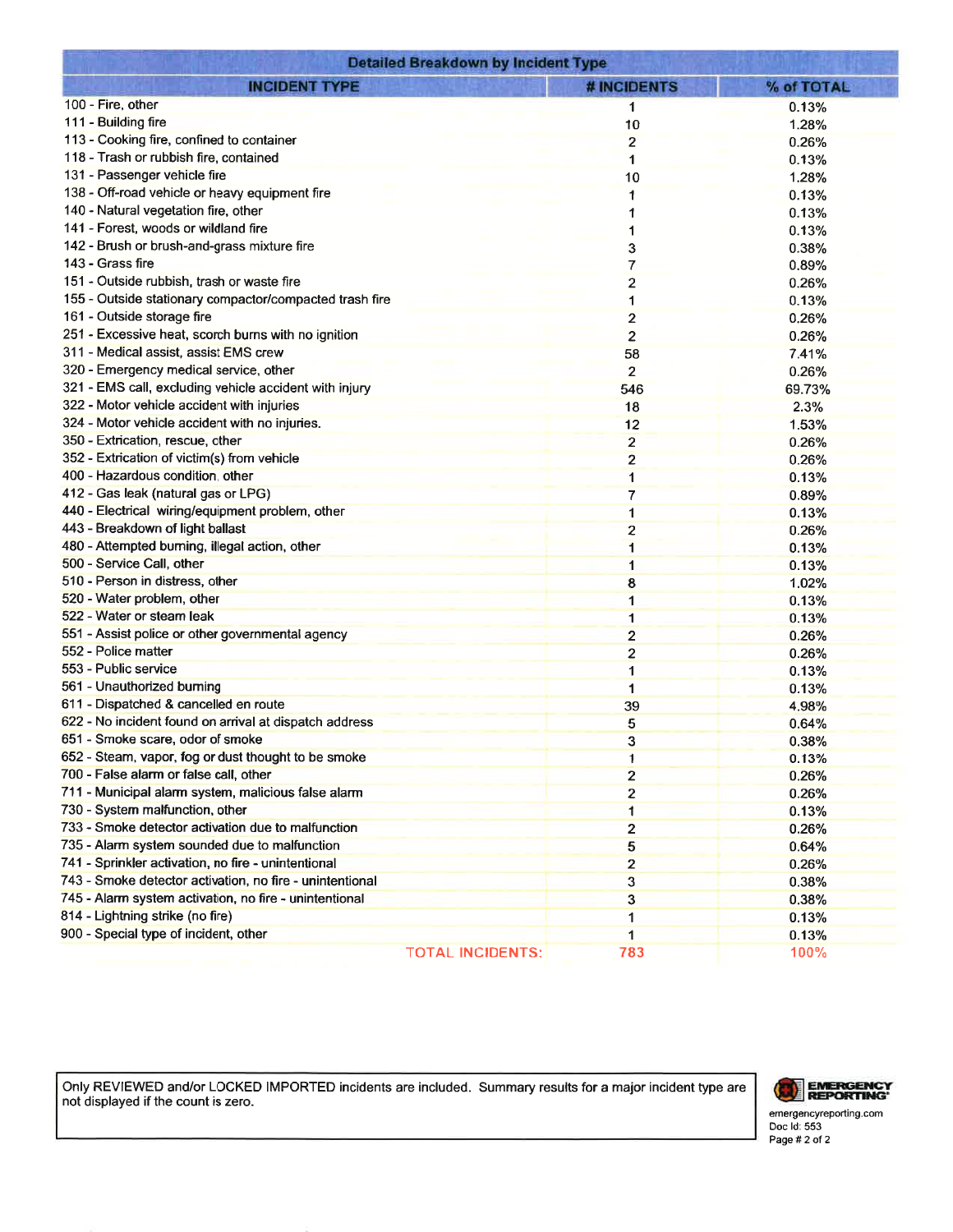# FENTANYL

# **SAFETY RECOMMENDATIONS FOR FIRST RESPONDERS**

- <sup>†</sup> For the purposes of this document, fentanyl, related substances, and synthetic opioids (herein after referred to as fentanyl<sup>†</sup>) includes fentanyl analogues (e.g., acetylfentanyl, acrylfentanyl, carfentanil, furanylfentanyl), novel synthetic opioids (e.g., U-47700), and other drugs that may be laced with these substances.
- $\triangleright$  The abuse of drugs containing fentanyl' is killing Americans. Misinformation and inconsistent recommendations regarding fentanyl' have resulted in confusion in the first responder community.
- > You as a first responder (law enforcement, fire, rescue, and emergency medical services (EMS) personnel) are increasingly likely to encounter fentanyl<sup>\*</sup> in your daily activities (e.g., responding to overdose calls, conducting traffic stops, arrests, and searches).
- This document provides scientific, evidence-based recommendations to protect yourself from exposure. Þ.

# **WHAT YOU NEED TO KNOW**

- Fentanyl<sup>†</sup> can be present in a variety of forms (e.g., powder, tablets, capsules, solutions, and rocks).
- Inhalation of airborne powder is MOST LIKELY to lead to harmful effects, but is less likely to occur than skin contact.
- Incidental skin contact may occur during daily activities but is not expected to lead to harmful effects if the contaminated skin is promptly washed off with water.
- Personal Protective Equipment (PPE) is effective in protecting you from exposure.
- If Slow breathing or no breathing, drowsiness or unresponsiveness, and constricted or pinpoint pupils are the specific signs consistent with fentanyl<sup>+</sup> intoxication.
- > Naloxone is an effective medication that rapidly reverses the effects of fentanyl<sup>†</sup>.

# To protect yourself from exposure

- ▶ Wear gloves when the presence of fentanyl<sup>+</sup> is suspected.
- AVOID actions that may cause powder to become airborne.
- Use a properly-fitted, NIOSHapproved respirator ("mask"), wear eye protection, and minimize skin contact when responding to a situation where small amounts of suspected fentanyl<sup>+</sup> are visible and may become airborne.
- ▶ Follow your department quidelines if the scene involves large amounts of suspected fentanyl<sup>†</sup> (e.g., distribution/storage facility, pill milling operation, clandestine lab, gross contamination, spill or release).

# When exposure occurs

- Prevent further contamination and notify other first responders and dispatch.
- Do not touch your eyes, mouth, nose or any skin after touching any potentially contaminated surface.
- ▶ Wash skin thoroughly with cool water, and soap if available. Do **NOT use hand sanitizers as** they may enhance absorption.
- ▶ Wash your hands thoroughly after the incident and before eating, drinking, smoking, or using the restroom.
- If you suspect your clothing, shoes, and PPE may be contaminated, follow your department quidelines for decontamination.

# If you or other first responders exhibit

- Slow Breathing or No Breathing
- Drowsiness or Unresponsiveness
- Constricted or Pinpoint Pupils
- > Move away from the source of exposure and call EMS.
- Administer naloxone according to your department protocols. Multiple doses may be required.
- If naloxone is not available, rescue breathing can be a lifesaving measure until EMS arrives. Use standard basic life support safety precautions (e.g., pocket mask, gloves) to address the exposure risk.
- If needed, initiate CPR until EMS arrives.



- Collaborative - American College of Medical Toxicologists **Support From:** 
	- American Industrial Hygiene Association - Association of State and Territorial Health
	- Officials - Association of State Criminal Investigative
	- Agencies
	- · Fraternal Order of Police
- International Association of Chiefs of Police International Association of Fire Chiefs
- International Association of Fire Fighters
- · Major Cities Chiefs Association
- Major County Sheriffs of America
- National Alliance of State Drug **Enforcement Agencies**
- National Association of Counties National Association of County and City **Health Officials**
- National Association of Emergency Medical
- Technicians - National Association of EMS Physicians
- R National Association of State EMS Officials
- National HIDTA Directors Association
- National Narcotic Officers' Associations' Coalition
- National Sheriffs' Association
- National Volunteer Fire Council - Police Executive Research Forum
- · Police Foundation
- https://www.whitehouse.gov/ondcp/key-issues/fentanyl

Actions to take ..